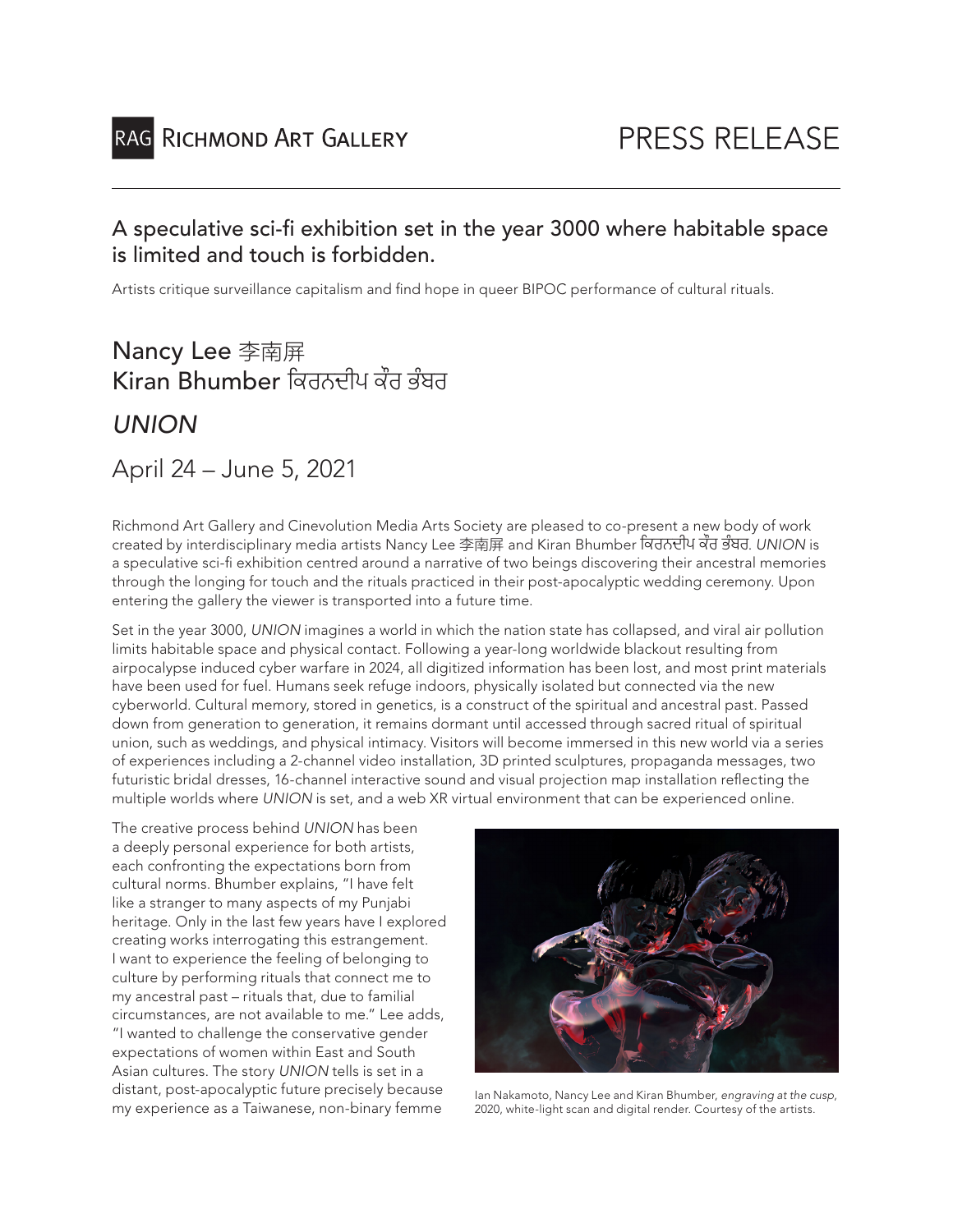in the present feels so constricted that I felt it necessary to abandon the present world entirely. Weddings are such a big part of both our cultures, but homophobia, sexism, classism, and the challenge of growing up in single parent households complicate our access to this tradition. As the pandemic developed, the scope of *UNION* expanded to address particular challenges experienced during lockdown. As many queers and BIPOCs rely on their chosen families for support that is often unavailable in their immediate bubbles, the pandemic has created a heightened sense of isolation, further explored throughout *UNION*."

*UNION* is the Featured Artist Exhibition for Cinevolution Media Arts Society's *Digital Carnival Z*, a festival of cutting-edge media focusing on artworks that explore alternative understandings of the relationship between bodies, gestures, culture and society. "Each year, the Featured Artist Program highlights an artist who has contributed significantly to the media art landscape in Canada, and we are thrilled to partner with the Richmond Art Gallery to premiere Nancy and Kiran's first solo exhibition," says Yun-Jou Chang, Executive Director of Cinevolution. "Amidst the clamourous anxieties of a world in crisis, *UNION* is resolutely bold, sensitive, forward-looking and – odd though it may seem for an exhibition set in a post-apocalyptic future – ultimately hopeful."

Nancy Lee 李南屏 is a Taiwanese-Canadian interdisciplinary media artist, curator, filmmaker, DJ and cultural producer. Their work stimulates and enlivens space, making a provocative statement about how inescapably interconnected we are with our surroundings. This notion of staging is a constant in Nancy's work and underpins their projects, from their early work as a filmmaker, through their conception of live events, and into the realms of XR, new media performance and installation, where their art practices continue to coalesce and evolve. Nancy is a co-founder and co-producer of CURRENT Symposium, an intersectional and multidisciplinary initiative featuring programming for and by women, nonbinary artists and artists of colour.

Kiran Bhumber ਿਕਰਨਦੀਪ ਕੌਰ ਭੰਬਰ is an Indo-Canadian interdisciplinary media artist, composer, performer and educator. Her practice considers the mediation of memory through emerging technologies and how the body reinscribes memory into the present. Her work results in constructing interactive installations and performances that examine movement, touch and cultural memory. As a composer, Kiran's practice centers around multichannel and spatial arrangements and how the choreography of sound can influence the listener's notion of space, time and narrative. Kiran is a co-director of INTER/MEDIATE, a media art educational festival focused on cultivating growth within Vancouver's media art communities and empowering marginalized communities with access to workshops, artist talks and collaborative opportunities.

Cinevolution Media Arts Society is a grassroots, women-led, migrant-driven non-profit arts organization based in BC. Our mission is to promote innovation and critical discourse through film and new media, bring new ways of thinking and expression into cross-cultural communication, and foster creative exchange and collaboration among media artists in Canada and around the world. Founded in 2007, Cinevolution has been committed to making experimental film and media art accessible for all since its inception, with a particular focus on connecting and empowering immigrants and other historically marginalized communities through community festivals, participatory projects, screenings, workshops, and events.

*UNION* is made possible with support from Canada Council for the Arts, Government of Canada, BC Arts Council, TD Ready Commitment, and Sundance Institute's New Frontier Lab Programs.





for the Arts

**Canada Council** du Canada

**Conseil des Arts**